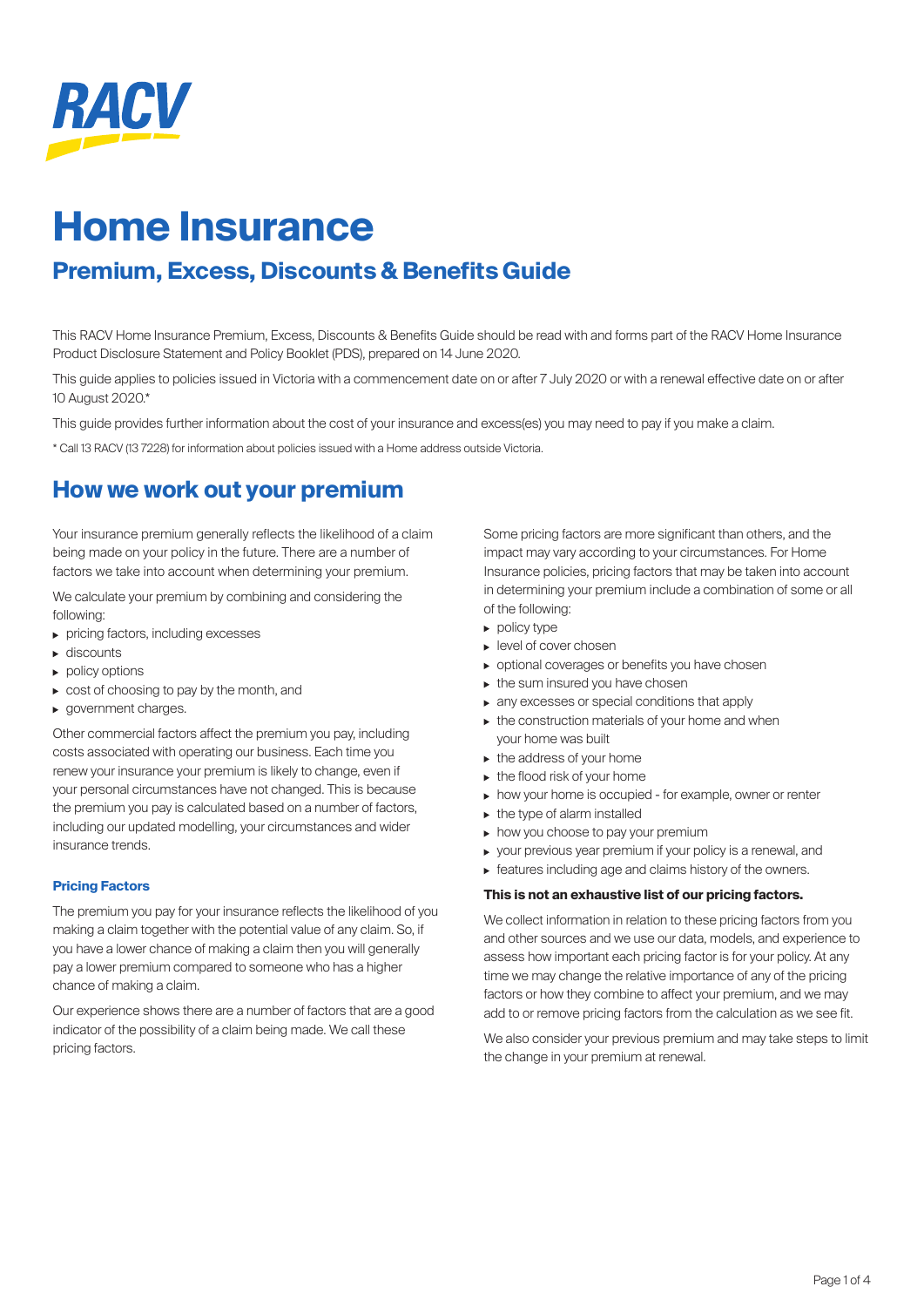

### **Discounts**

The following discounts are available depending on the type of insurance you have chosen:

- ▶ Years of Membership Benefit
- No Claim Bonus
- **Multi-Policy Discount.**

### **Policy options**

If you have Buildings Insurance you may add the following options to your policy by paying any additional premium that applies:

- **Accidental Damage**
- Burn out of electric motors fusion.

If you have Contents Insurance you may add the following options to your policy by paying any additional premium that applies:

- **Accidental Damage**
- Burn out of electric motors fusion
- Valuable Items Cover
- **Portable Items Cover.**

### **Cost of choosing to pay by the month**

If you choose to pay your premium by monthly instalments you pay more than if you pay annually.

The extra premium you pay will be shown on your current Certificate of Insurance.

### **Government charges**

Home Insurance policies are subject to stamp duty imposed by state governments in addition to GST.

| <b>Government Charges</b> | <b>Home Insurance</b> |
|---------------------------|-----------------------|
| GST                       | $10\%$                |
| <b>Stamp Duty</b>         | $10\%$                |

### **How we calculate your home premium**

### **Step 1**

First, we will combine the pricing factors relating to the product and any options you have chosen.

### **Step 2**

Then we add the cost of choosing to pay by the month to the building or contents premiums.

### **Step 3**

We then add any pricing factors relating to the year your home was built and apply to the building premium from Step 2.

### **Step 4**

Once this amount is calculated we work out any No Claim Bonus you may be eligible for and apply this to the amount from Step 3. (excluding the Burn out of electric motors – fusion)

### **Step 5**

We then work out any Multi-Policy Discount that you may be eligible for and apply this to the amount from Step 4.

### **Step 6**

We apply any Years of Membership Benefit you may be eligible for to the amount in Step 5.

### **Step 7**

If you have both Buildings and Contents Insurance under the one policy, we add your buildings premium and contents premium together as well as adding the premium from any options you have chosen.

### **Step 8**

We then add applicable government charges to work out the premium you need to pay.

### **Excess**

An excess is an amount you pay when you lodge a claim. You may have to pay more than one type of excess depending on your circumstances.

There are 3 types of excess(es):

- $\blacktriangleright$  hasic
- accidental damage, and
- special.

The amount and types of excess(es) payable are shown on your current Certificate of Insurance.

You do not have to pay an excess if you make:

- ▶ a liability claim, or
- a claim for food spoilage (see Section 3 of your RACV Home Insurance PDS).

### **Basic excess**

If you make a claim for a listed event you must pay any basic excess that applies.

You can choose one of the following amounts as your basic excess: \$100, \$200, \$300, \$500, \$750, \$1,000, \$2,000, \$3,000, \$4,000, \$5,000.

Or if you're 50 years or older you can choose a nil excess in place of \$100 excess.

If you choose a higher basic excess on your policy, you can decrease your premium.

#### **Accidental Damage excess**

If you have chosen the Accidental Damage option and make an accidental damage claim, you must pay the \$300 accidental damage excess instead of your basic excess.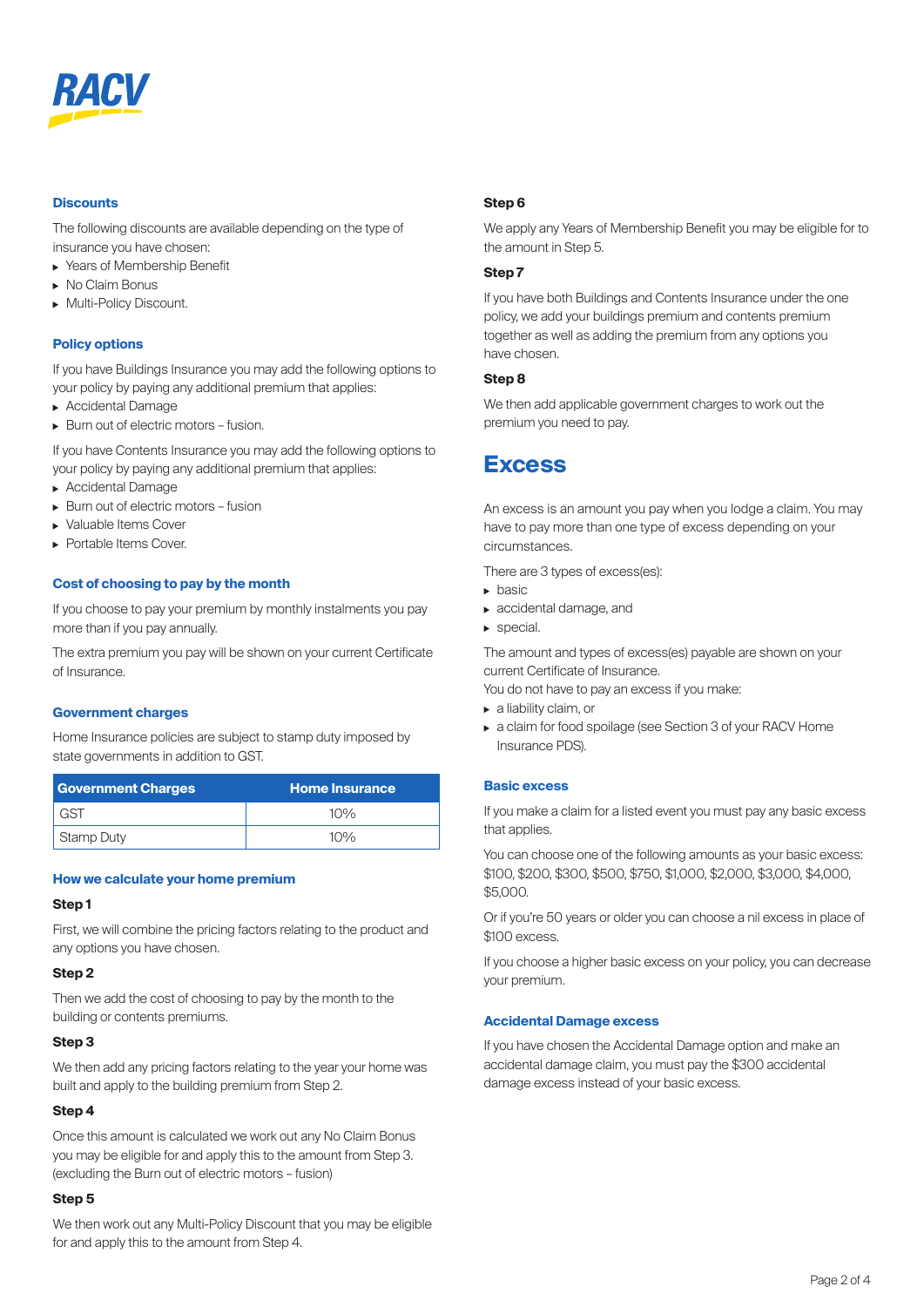

### **Special excess**

We may apply a special excess for one of the listed events. A special excess is payable in addition to your basic excess. Any special excess applicable to your policy will be shown on your current Certificate of Insurance.

## **Discounts**

We offer the following discounts that you may be entitled to:

- ▶ Years of Membership Benefit
- ▶ No Claim Bonus
- **Multi-Policy Discount.**

The discounts you have will be shown on your current Certificate of Insurance.

The way in which the discounts are applied to your premium is set out under the heading 'How we calculate your home premium' on page 2 of this guide.

### **Years of Membership Benefit**

This discount applies to Home Insurance#.

We reward you with a Years of Membership discount which is linked to the colour of your RACV membership card. RACV Years of Membership Benefit increases the longer you are with us.

| <b>Membership Card</b><br><b>Colour</b> | <b>Years of</b><br><b>Membership</b> | <b>Annual Discount</b> |
|-----------------------------------------|--------------------------------------|------------------------|
| Blue                                    | 0-4 years                            | $O\%$                  |
| <b>Bronze</b>                           | 5-9 years                            | 5%                     |
| Silver                                  | $10-24$ years                        | 10%                    |
| Gold                                    | $25-50$ years                        | 15%                    |
| Gold 50                                 | 51 years or more                     | 20%                    |

# Excludes Travel, Business, Farm, Single Item and Pet Insurance products.

### **No Claim Bonus**

We give you a No Claim Bonus to reward you for having a good claims record. We calculate your No Claim Bonus based on your insurance and claims history.

| The No Claim Bonus levels are: |  |  |
|--------------------------------|--|--|
| 25%                            |  |  |
| 20%                            |  |  |
| 15%                            |  |  |
| 10%                            |  |  |
| 5%                             |  |  |
| $O\%$                          |  |  |

### **How does No Claim Bonus work?**

Each year at renewal, your policy automatically moves up to the next level of No Claim Bonus if you do not make a claim in that period of insurance.

If you do make a claim, your policy will move down two levels of No Claim Bonus.

Liability claims do not affect your No Claim Bonus.

### **Multi-Policy Discount**

A Multi-Policy Discount rewards you for holding multiple RACV Insurance policies.

See if you qualify for a Multi-Policy Discount#:

| <b>How to qualify</b>                                                                                                                               | <b>Multi-Policy Discount</b>                                                                                                         |
|-----------------------------------------------------------------------------------------------------------------------------------------------------|--------------------------------------------------------------------------------------------------------------------------------------|
| Hold two or more of the<br>following:<br>Home, Landlord, Motor, Caravan<br>& Trailer, Boat or Veteran,<br>Vintage and Classic Vehicle<br>Insurance. | <b>Save 10%</b><br>On your Home, Landlord,<br>Motor, Caravan & Trailer,<br>Boat or Veteran, Vintage and<br>Classic Vehicle Insurance |

To receive the Multi-Policy Discount, the qualifying products must: be current; and

have at least one common insured named on each policy.

On existing policies the discount applies from the date of the next renewal after you qualify.

The way in which your Multi-Policy Discount is applied to your premium is set out in the 'How we calculate your home premium' section of this guide on page 2.

# Excludes Travel, Business, Farm, Single Item and Pet Insurance products.